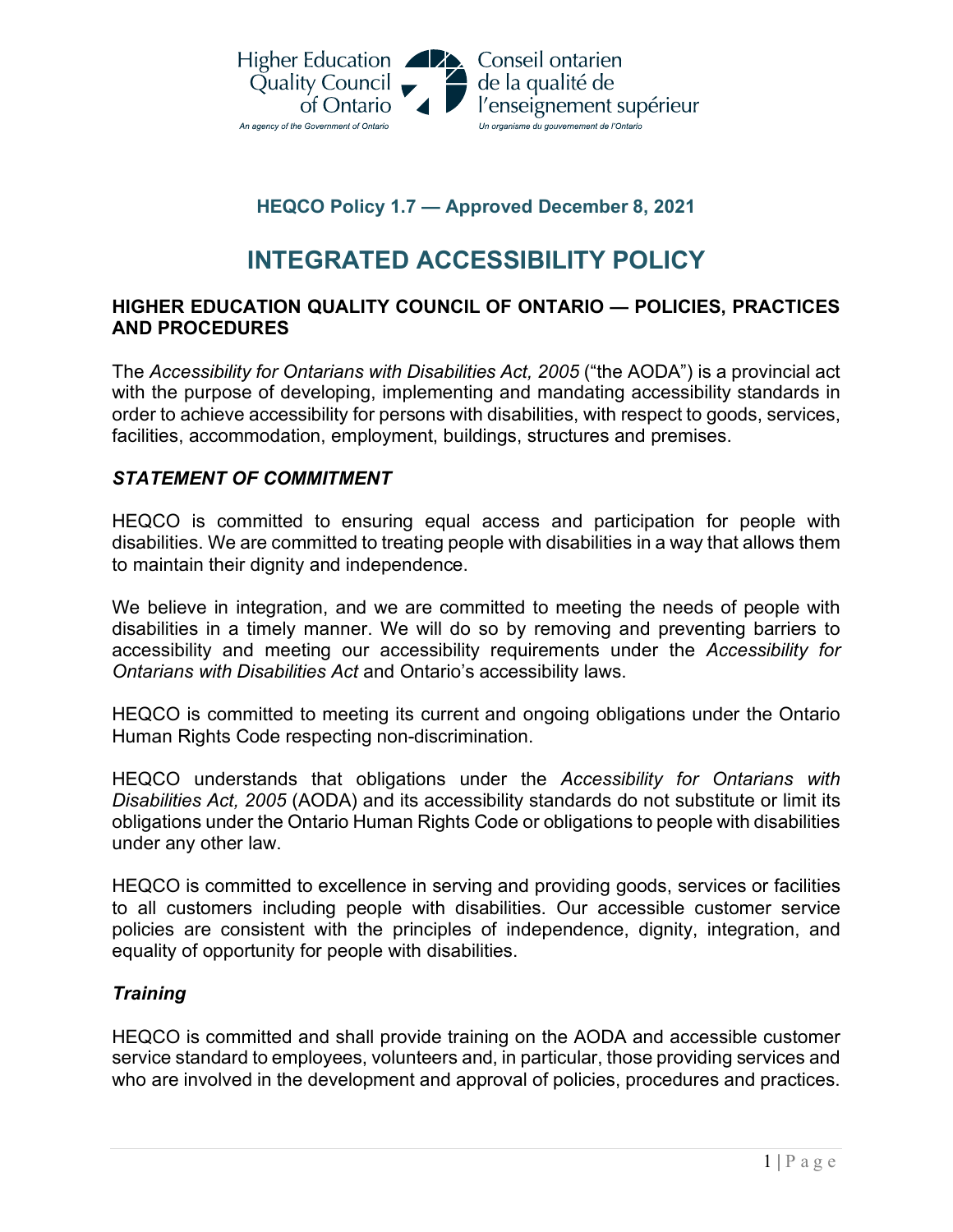

Training of our employees and volunteers on accessibility relates to their specific roles.

Training will include the following:

- The purpose of the *Accessibility for Ontarians with Disabilities Act, 2005* and the requirements of the Customer Service Standards
- How to communicate with people with various types of disabilities
- When applicable, how to interact with people with disabilities who use an assistive device or require the assistance of a service animal or a support person
- When applicable, how to use the equipment or devices available on site or otherwise that may help with providing goods, services or facilities to people with disabilities
- When applicable, what to do if a person with a disability is having difficulty in accessing our organization's goods, services, or facilities

When applicable, we train staff members as part of their orientation materials and provide refresher training as required to provide updates on any changes to the policies.

We maintain records of the dates on which the training was provided and the number of individuals to whom it was provided.

## *Assistive Devices / Service Animals / Self-service Kiosks / Support Persons*

As a virtual agency, we will ensure that our staff are trained, and accommodations are made to facilitate individuals with disabilities who use an assistive device or require the assistance of a service animal or a support person when HEQCO is hosting a conference or meeting.

When applicable, we will incorporate accessibility features and/or consider accessibility for people with disabilities when designing, procuring or acquiring customer service equipment such as self-service kiosks.

## *Communication*

We communicate with people with disabilities in ways that take their disability into account.

We will work with the person to determine what method of communication works best for them.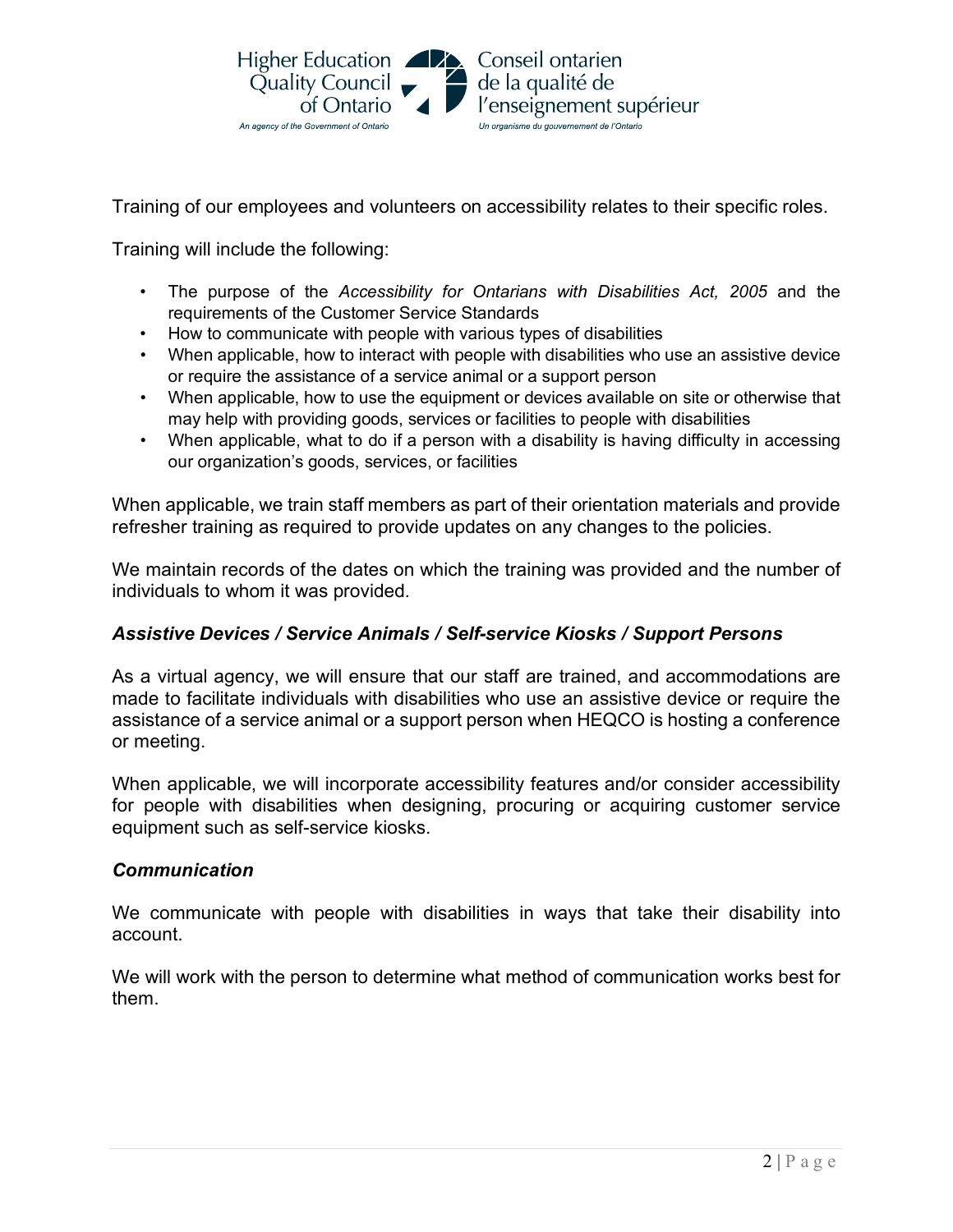

## *Notice of Temporary Disruption*

In the event of a planned or unexpected disruption to services or facilities for customers with disabilities, HEQCO will notify customers promptly. A clearly posted notice will include information about the reason for the disruption, its anticipated length of time, and a description of alternative facilities or services, if available.

Notice must be given by posting the information in a prominent place on premises owned or operated by HEQCO (if applicable), and on HEQCO's website or social media. The information may also be included on telephone recordings, or shared by other methods as is reasonable under the circumstances.

## *Feedback Process*

HEQCO welcomes feedback on how we provide accessible customer service. Customer feedback will help us identify barriers and respond to concerns.

All feedback, including complaints, will be collected by phone or in writing (letter or email) and customers can expect a response within five business days.

HEQCO ensures our feedback process is accessible to people with disabilities by providing or arranging for accessible formats and communication supports, on request.

#### *Notice of Availability of Documents*

HEQCO will provide documents in an accessible format or with communication support, on request. We will consult with the person making the request to determine the suitability of the format or communication support. We will provide the accessible format in a timely manner and, at no additional cost.

#### *Procurement*

When applicable, HEQCO will incorporate accessibility criteria and features when procuring or acquiring goods, services or facilities, including self-service kiosks. If it is not possible and practical to do so, we will provide an explanation upon request.

#### *Information and Communications*

When asked, we will provide information about HEQCO and our services, including public safety information, in accessible formats or with communication supports: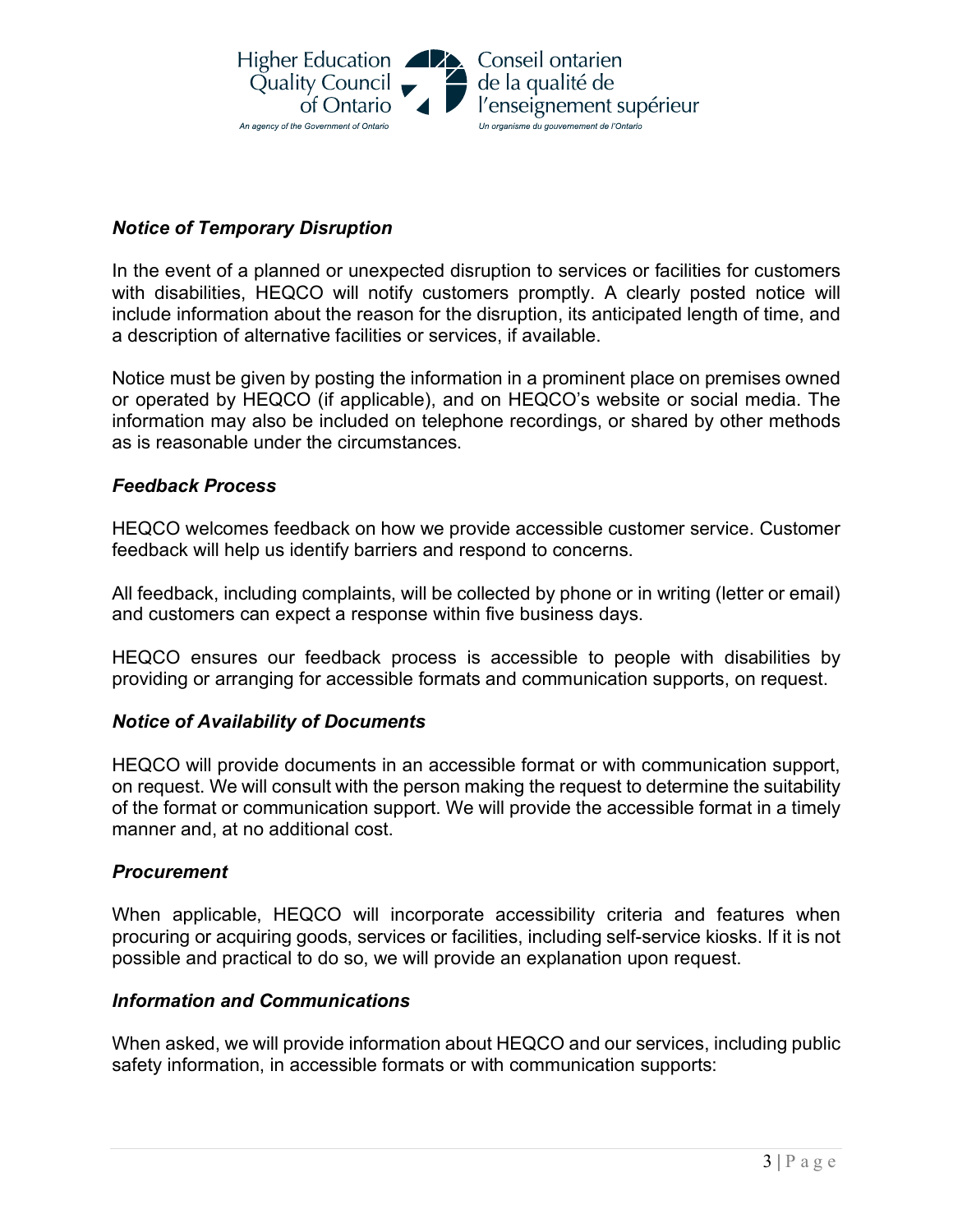

- a) In a timely manner, taking into account the person's accessibility needs due to disability; and
- b) At a cost that is no more than the regular cost charged to other persons.

HEQCO consults with the person making the request when determining the suitability of an accessible format or communication support. If HEQCO determines that information or communications are unconvertible, HEQCO shall provide the requestor with:

- a) An explanation as to why the information or communications are unconvertible; and
- b) A summary of the unconvertible information or communications.

HEQCO notifies the public about the availability of accessible formats and communication supports by including information on our website on how to request information in alternative formats.

We also meet internationally recognized Web Content Accessibility Guidelines (WCAG) 2.0 Level AA website requirements in accordance with Ontario's accessibility laws.

## *Employment*

HEQCO notifies employees, job applicants and the public that accommodations can be made during the recruitment and hiring process. We notify job applicants when they are individually selected to participate in an assessment or selection process that accommodations are available upon request. We consult with the applicants and provide or arrange for suitable accommodation(s).

We notify staff that supports are available for those with disabilities as soon as practicable after they begin their employment. We provide updated information to employees whenever there is a change to existing policies on the provision of job accommodation that take into account an employee's accessibility needs due to a disability.

We will establish a return-to-work plan for employees who have been absent from work due to disability or a change in disability resulting from injury or illness.

Our performance management and career development processes take the accessibility needs of all employees into account.